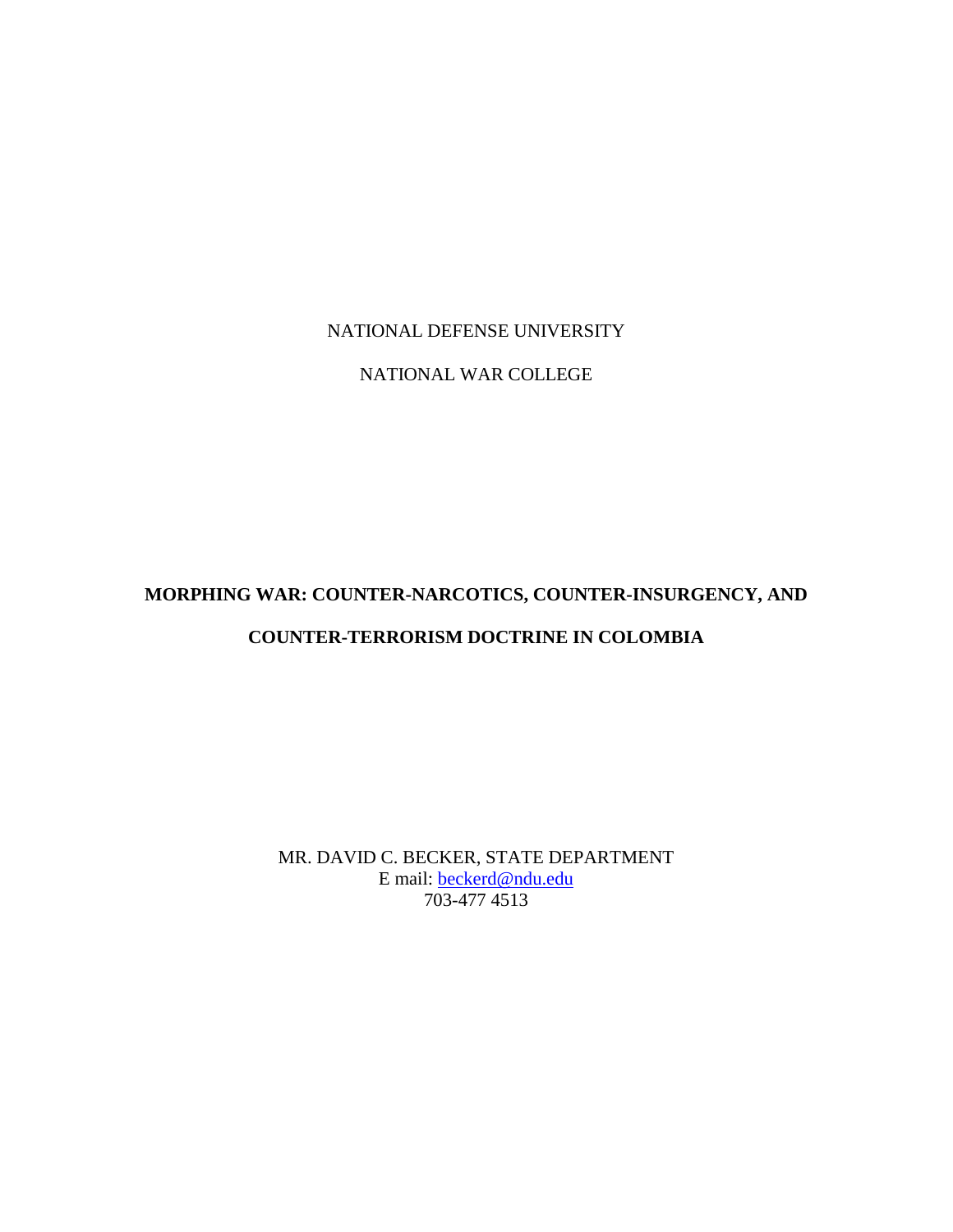*"The first, the supreme, the most far reaching act of judgment that the statesman and commander have to make is to establish . . . the kind of war on which they are embarking; neither mistaking it for, nor trying to turn it into, something that is alien to its nature." Carl von Clausewitz,* 

### **Introduction**

 Because of the Global War on Terror, US policy in Colombia recently abruptly changed from a strict focus on controlling the flow of drugs to the US to a broader policy of support for Colombia's battles with insurgent and paramilitary forces. Although we have expanded US counter-insurgency aid and training to the military, we have misunderstood the kind of war and the doctrine and tactics we need to use. The correct tactics are more antiterrorist and anti-bandit than anti-revolutionary. Civilian insecurity and lack of territorial control demand more assistance to the police, rather than more assistance to the military. This will be more effective in Colombia, and better for maintaining long term support from the US.

#### FARC: Predators, Not Proletariat

 Years of assistance and pressure from the US and other Western countries to improve counter-narcotics efforts and stop the flow of drugs out of Colombia has not improved the situation for the average Colombian.

 Infamous drug lords are no longer the main threat, but ample funding from violent crime and drug smuggling made guerrillas independent of outside financing or internal contributions to where they became a serious threat to the state in the late 1990's.

 Two left wing groups started as peasant movements. The Revolutionary Armed Forces of Colombia (FARC – approx. 18,000 men) grew substantially in the last 10 years, as has the

2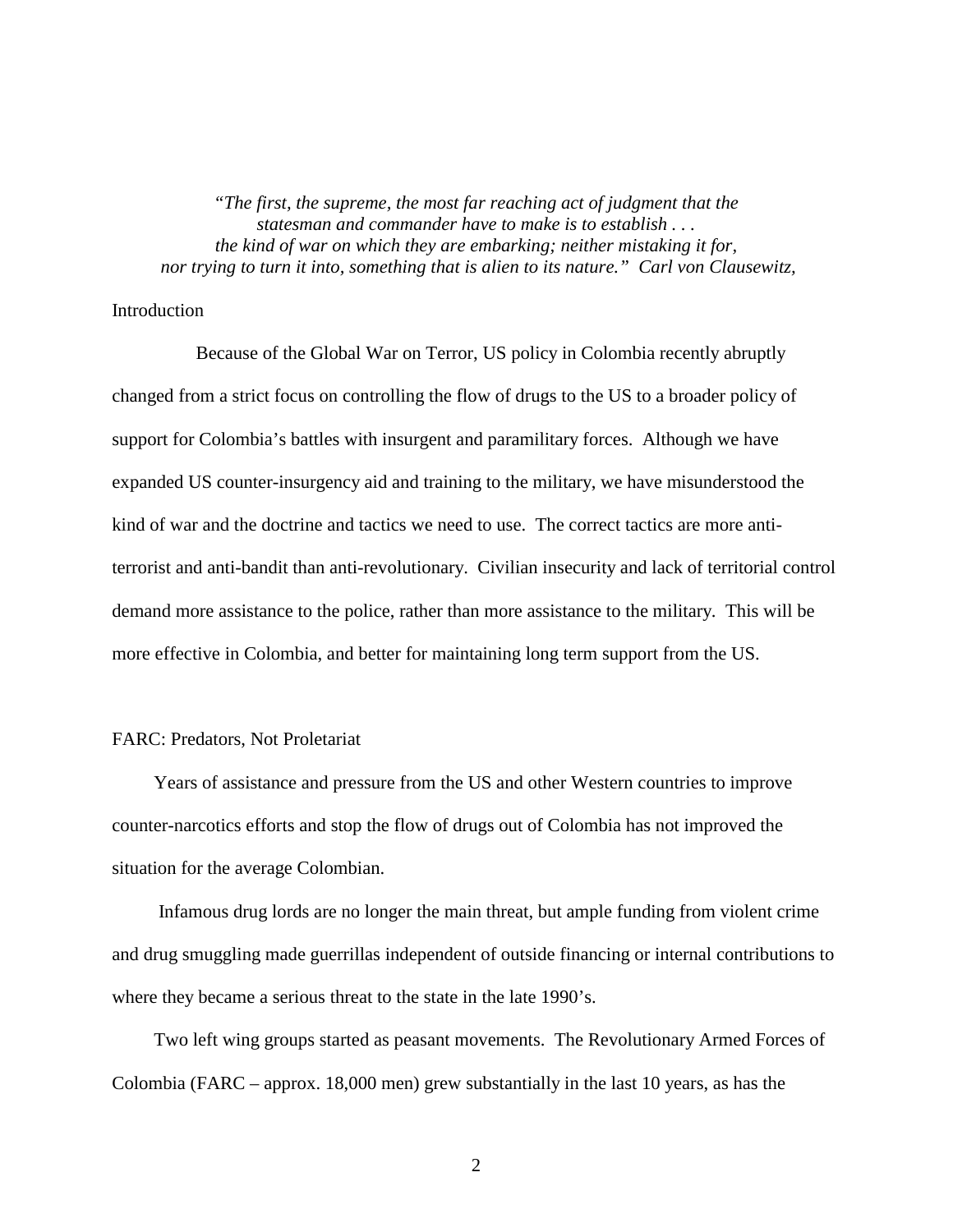National Liberation Army (4,000). The most rapidly growing force, reports Janes' *Sentinel Security Assessment,* is the right wing paramilitary association United Self Defense Groups of Colombia (AUC- 18,000). The AUC grew up as civil defense militias to protect cattle farmers from guerrilla rustling. It was only a few hundred men 10 years ago. It now protects coca fields and laboratories, despite protestations of piety.

 While guerrillas started in 1964 with ideological support from Cuba, they are no longer truly Marxist and they are no longer popular, even in the rural areas. Since losing all vestiges of outside support 15 years ago, they have resorted to various predatory methods of financing, according to Alfredo Rangel in the Journal of International Affairs. They are involved with extortion of large and small businesses and ranchers selling protection against destruction or kidnapping (with about 3,500 kidnappings, Colombia accounted for around 75 percent of ALL kidnappings in the world in 2002 reports the US Department of State).

 In the last 10 years, guerrillas took the role of drug supplier and facilitator. The FARC receives at least \$470 million dollars a year in revenues from taxes on illicit growers, profits from drug labs making cocaine, or in protection payments for shipments in transit to other countries.

 To handle all this business each FARC front (of about 100 men) must be self-supporting and send back funds regularly to the headquarters. Those who do not, lose their positions. If there are accusations of corruption, they lose their lives, according to news reports. Forcible recruitment is common, especially of children under 16 years old who are living in the rural areas controlled by guerrillas. Other volunteers join because of the promised regular paycheck. This cutthroat capitalism erases any vestige of Marxist Leninist "popular revolution" thought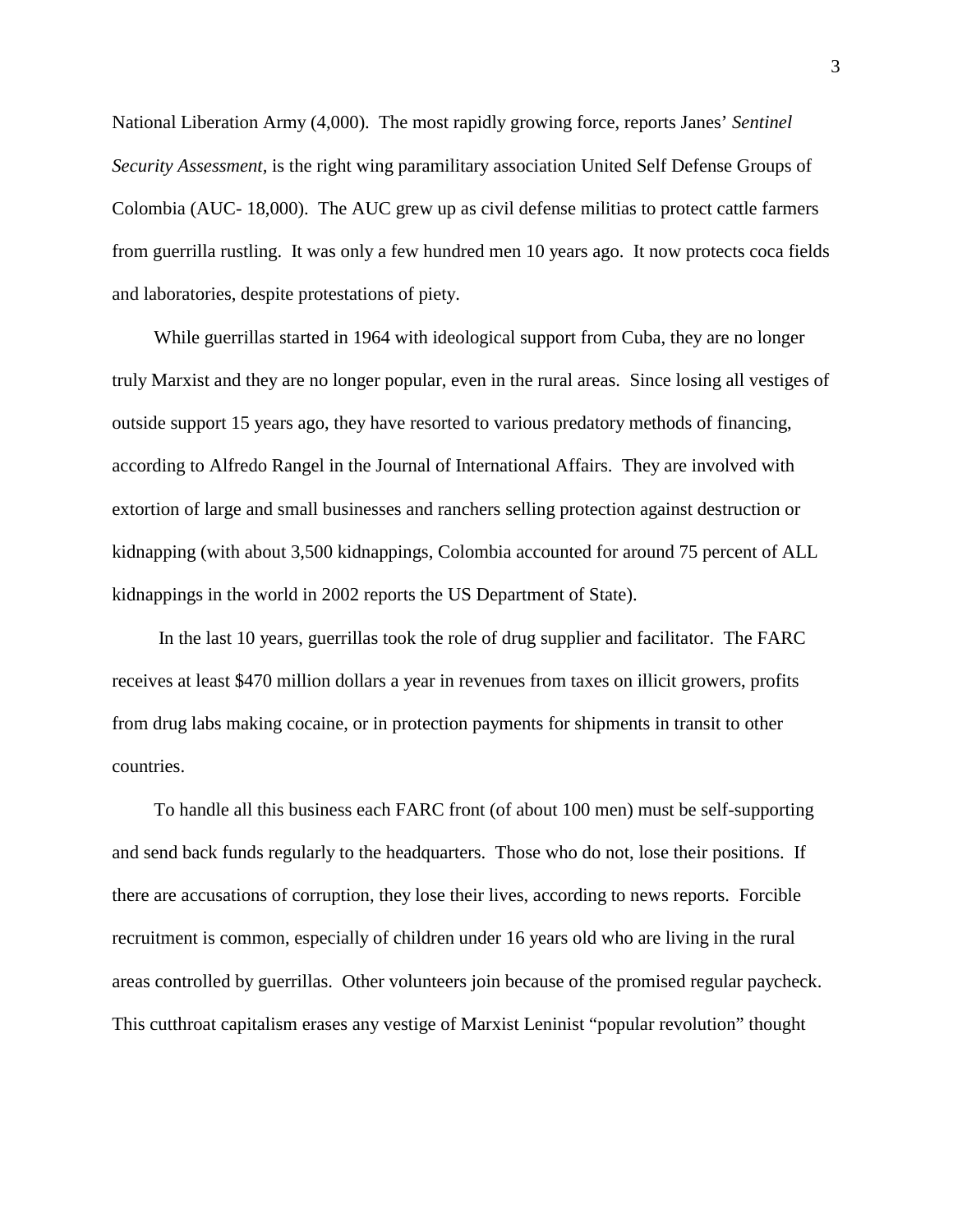from the actions of any front commander, and makes the FARC increasingly a predator on the proletariat as well as upper classes.

 Guerrillas are the major threat, but not the only one. Right wing groups have a grudging respect and support, especially in the rural areas, despite their horrific massacres of suspected guerrilla sympathizers and families (matched tit for tat by the guerrillas), but only because they provide protection from the even more predatory FARC. One view of the complicated Colombian reality suggests that after dismantling the guerrilla threat the paramilitary threat and presence will fade away. This is wishful thinking. Over time, the "paras" are developing their own reasons to remain in existence (drug money, a salary, or a simple lust for power) even if they do not pose the same threat to the average citizen now.

#### Counter-Narcotics Funds for a Virtual Counter-Insurgency?

 President Alvaro Uribe elected in 2002 on a promise to prosecute the war, committed to spend 4-6% of GDP on defense into the indefinite future. In other words, Colombia is beginning to take a serious look at the insurgency issue and confront the budgetary realities of a civil war. This willingness to pay a fair share of the costs of a military expansion made it much easier for US supporters to urge a change to a broader definition of US national interests in support of counterinsurgency versus a more narrowly self serving interest in merely stopping the flow of drugs to the US.

 US policy in Colombia under the Clinton Administration was designed to go after drug traffickers while steering away from support for the military in its counter-insurgency effort. This reflected the generally bad human rights reputation of military units and their cooperation with vicious paramilitary forces.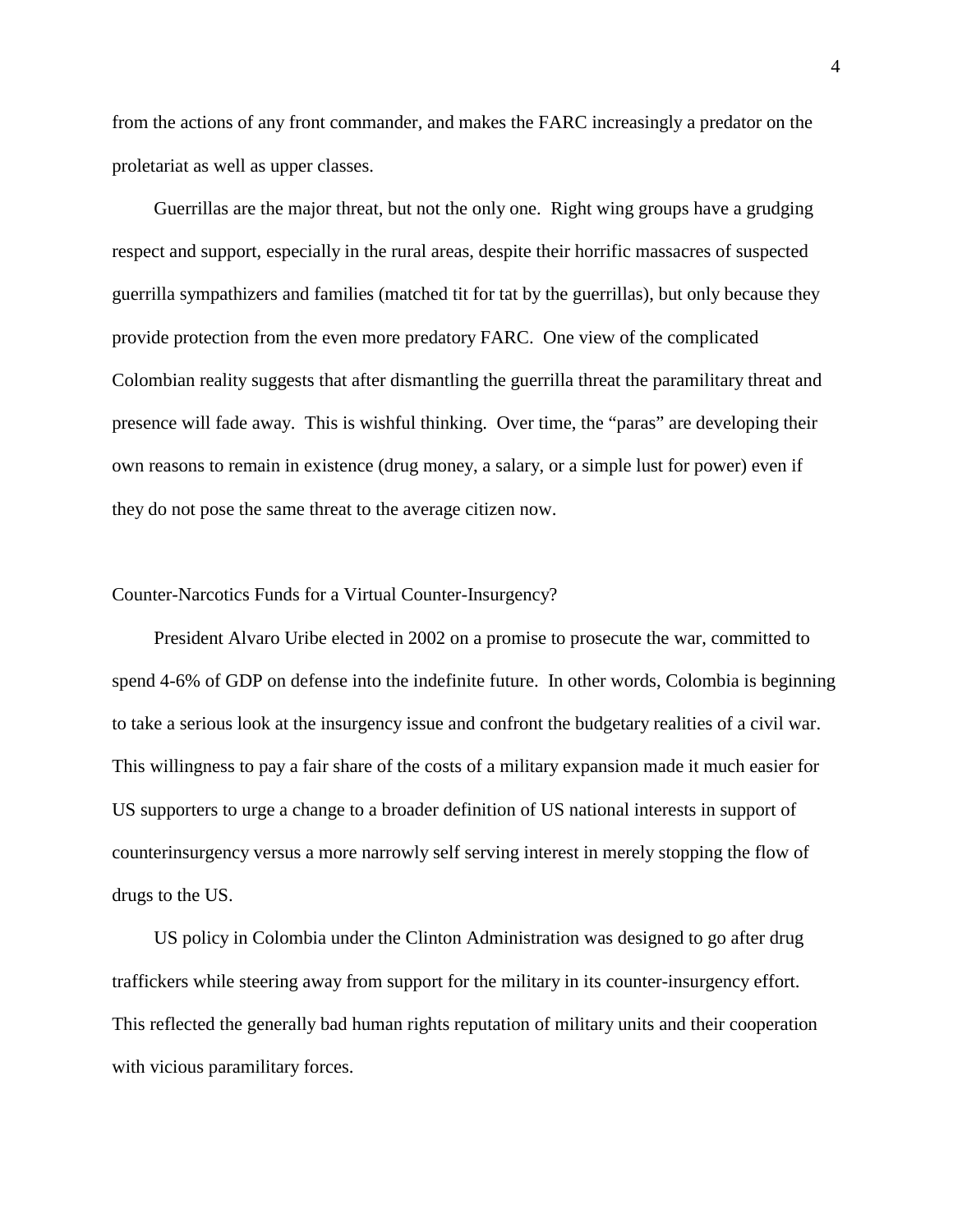As the guerrillas became stronger and more entwined with drug trafficking, the Armed Forces became interested in tapping into US funds for counter-narcotics training and equipment. This was just as the US Congress became more willing to consider lifting certain restrictions on support to the military. Starting with two "anti-drug brigades" that were dedicated solely to antinarcotics missions (search and destroy, support for police units, clearing guerrillas from areas for spray operations and rural development operations), the Army received training from US Special Forces. Best of all, Congress funded 72 Blackhawk and Huey helicopters. However, this counter-narcotics support was not enough for a nationwide counter-insurgency campaign. Lobbying continued by Colombia (with support from some Congress members), to get more funds with fewer restrictions. Support grew for the idea that a narrow drug enforcement approach was not dealing with the real issue – the attack on the state by destabilizing armed forces. A state under attack on so many fronts was naturally going to be a good place for other criminal activities such as drug cultivation or smuggling.

#### The Tipping Point: Counter-Terror Support for Counter-Insurgency Operations

 After the attack on the World Trade Center and the Pentagon, the requests for more funding and a focus on counter-insurgency quickly converted into an ostensible "counter-terror" requirement supported by the Bush Administration. The FARC obligingly and indiscriminately blew up car, house, mule, and even bike bombs in various cities, making President Uribe's case for him. Congress did not need much urging, and on March 21, 2002, lifted the restrictions confining expenditures to drug enforcement. This allowed the Armed Forces to use the "antidrug brigades" and Blackhawks anywhere in the country, against narcotics trafficking and against guerrillas. But no new funds were voted, setting up a "new unfunded mandate" that had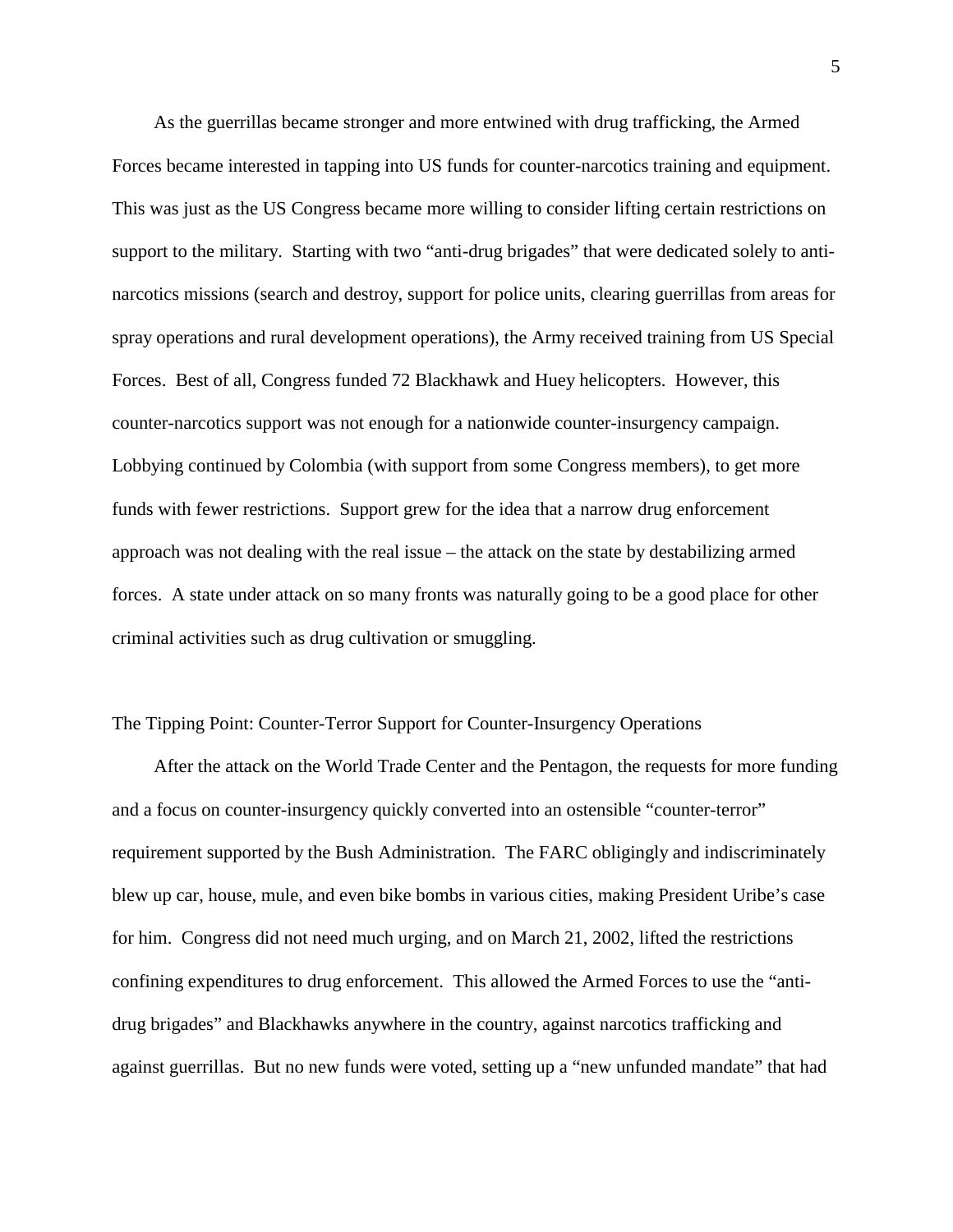to be met by drawing down on the drug enforcement efforts of the police, explained former Ambassador to Colombia, Anne Patterson, in October, 2003.

#### (In)Security and the State

 The guerrillas have not survived because they are popular, strong, smart, and tough, but rather because the Colombian state has allowed them to continue as pseudo-Marxist bandits. When the Army defeated the guerrillas in the mountains in the early 60's, the remnants moved deeper into the jungles. For many years, Colombia wrote off its rural hinterlands, true frontier areas where settlers arrived with nothing and began to farm. Law and order, much less health care and services, never followed the settlers. As one local expert commentator, Alfredo Rangel, notes " in reality, part of the guerrilla's success, entrenchment, and longevity is attributable to its having been the first to build finished, politically and administratively delineated spaces in these territories." Over time, they rebuilt with the aid of drugs, extortion, and kidnapping. Reliable estimates show guerrilla presence in up to 600 of 1075 municipalities (i.e. counties) in the country, according to an Inter American Development Bank report in 2000. A conservative estimate suggests 200 of those 600 are sufficiently dominated that guerrillas influence contracts provided by the town and skim 5-10 percent to fund guerilla operations – arguably an adequate measure of presence and control, Rangel adds. Under threat from the FARC, half the elected mayors in Colombia were forced to resign or govern from neighboring departmental capitals, rather than live in their own town.

 At this point, the Army has approximately 55,000 professional soldiers (volunteers) and 100,000 regular soldiers (draftees). At the same time, police went from 79,000 professional police to 100,000 total by the end of 2003. This is not enough force to win a counterinsurgency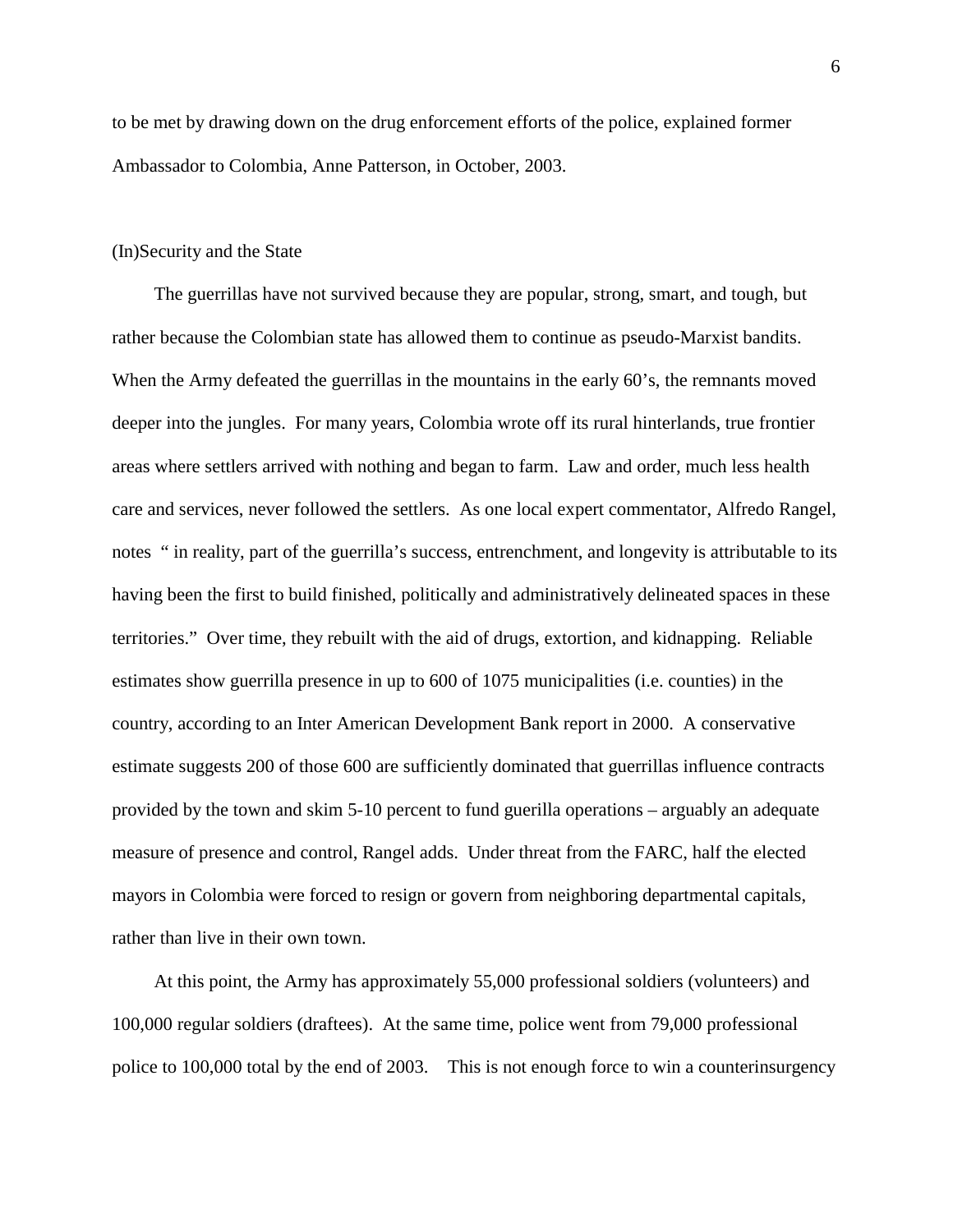war using the standard counterinsurgency doctrine of a 10 to 1 advantage required to prevail over the 20-25,000 guerrillas and the 18,000 paramilitaries. A fair assumption is that the military will need double the present professional forces. It will also need equipment. Some foresee a force of 400 helicopters, plus other aircraft, as well as other transport, Marcella says. This tracks with the US experience in El Salvador, a country the size of a county in Texas, which had 60 USdonated Huey helicopters by the end of the war. (Colombia is five times Montana's size.) On the positive side, the Uribe administration is also creating a national locally based militia, a network of informants, and lightly armed police counterinsurgency units to support the Army.

Right War, Wrong Tactics?

 For the US, the goals of the new Uribe Administration strategy are appropriate, and fit well with US long-term interests in peace and stability as well as the goal to control the flow of drugs to the US. However, is increased spending and manpower going to be efficient and effective in the long term? A larger, better equipped and trained Colombian military is the obvious step and one that our military and special forces advisors have stressed during the last several years, despite lack of US funding to help and encourage reforms. The Army can certainly use assistance and training; even critics agree that the Army is "resource-strapped" and note the need for improved security

 However, the means selected (building the military) and the ways (mobility, small units, and firepower) rely heavily on an analysis of the counterinsurgency environment that assumes that the solution is a military "force on force" situation. The Colombian Army may become a better hammer, but Colombia may not be a nail.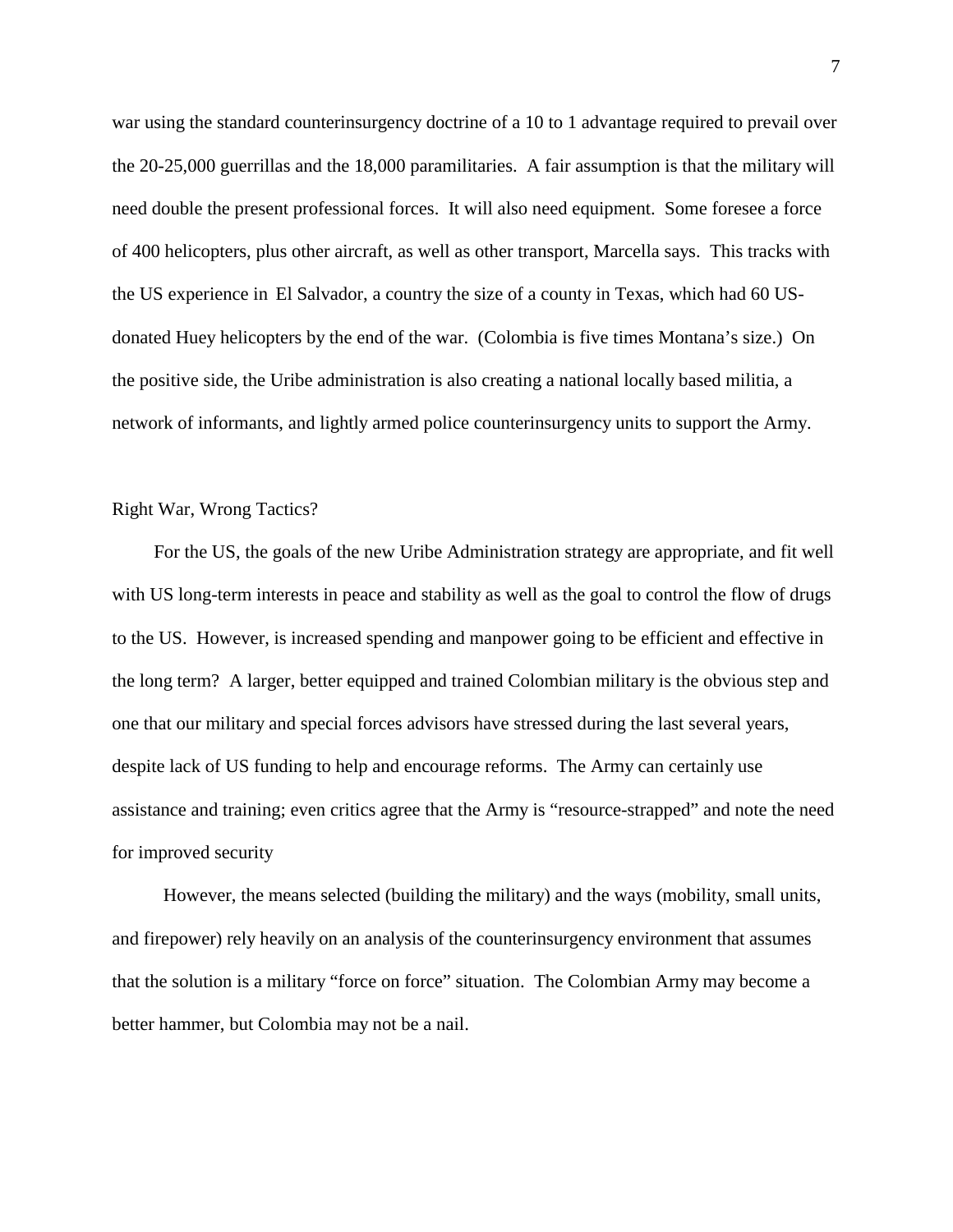As guerrilla theory expert Andrew J. Joes put it in *Saving Democracy*, "Counterinsurgency is not a subset of conventional war. In an insurgency Clausewitz's center of gravity is the civilian population…in the loyalty or at least secure control of the population."

 Building a better army may be what the US knows how to do, for which we have planned, trained and have US advisors available. However, it may not attack the real threat – pervasive criminal and terrorist insecurity for the general population. Columbia's insurgency is not a classic revolutionary insurgency any longer. It is closer to banditry or even more like a mafia, with low support from the population. While there was a time a few years back when the FARC was able to mass forces and successfully conduct attacks on battalion sized military units, it was more due to the low training, poor leadership and poor Armed Forces tactics rather than FARC skill and underground support network.

 A truly dedicated revolutionary army, ala the FMLN in El Salvador, is more concerned with becoming unpopular with its supporters, and even risks greater fighter casualties to avoid collateral damage. The FARC guerrillas, for their part, demonstrate an unwillingness to suffer casualties, preferring stand off weapons that cause indiscriminate damage (homemade gas pipe bombs), possibly because too many casualties in a virtually mercenary force make you very unpopular with the troops.

 Even with manpower and equipment limits "the newly invigorated armed forces have driven the guerrillas back into their mountain and jungle strongholds. Instead of concentrating many hundreds of guerrillas for attacks, the FARC have broken down into smaller groups again…they no longer take on security forces directly, but concentrate on destroying infrastructure," Janes *Assessment* reports.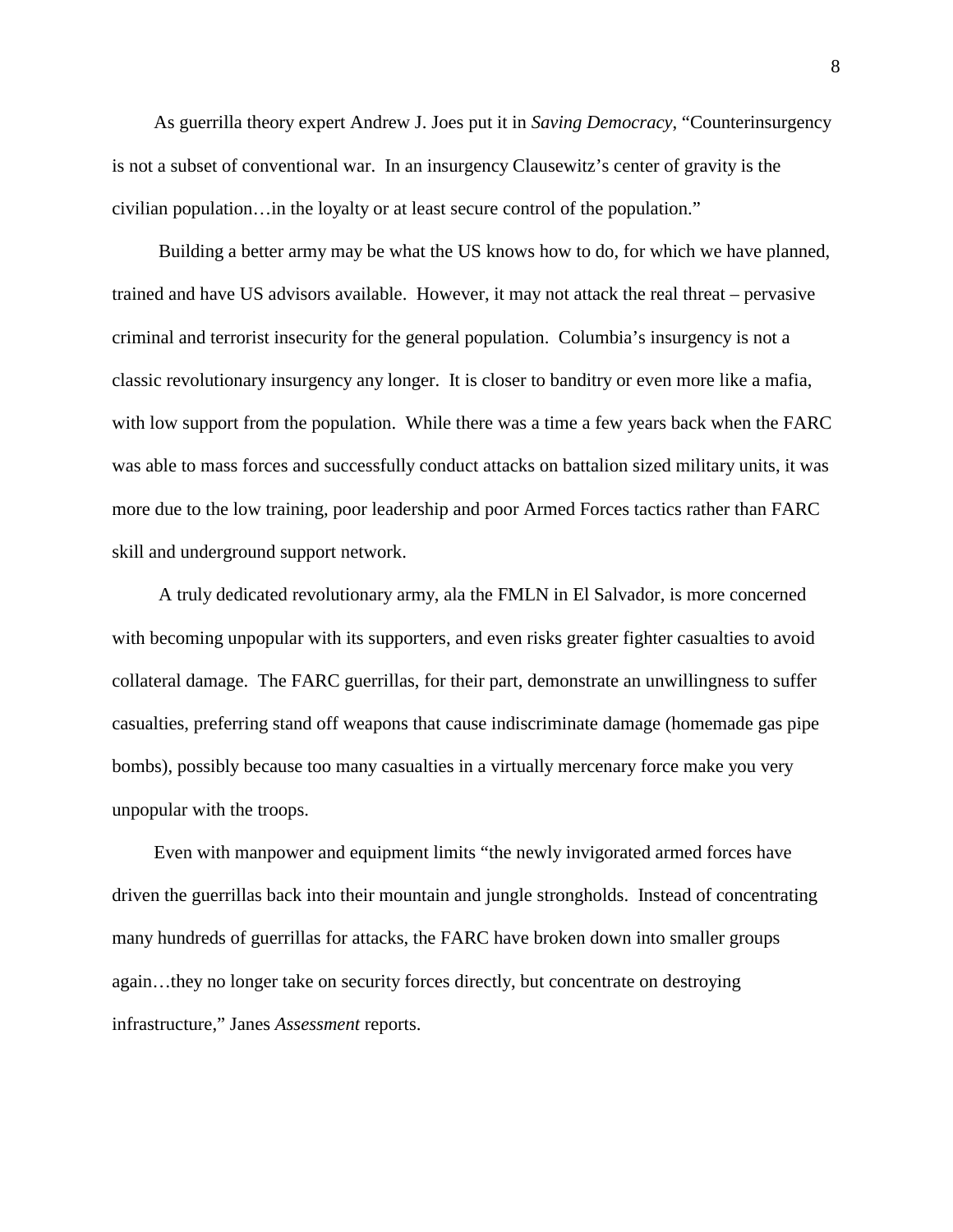This war requires a different approach. "The government response to an insurgency should take as its fundamental assumption that the true nature of the threat lies in the insurgent's political potential rather than his military power, although the latter may appear more worrying in the short term," writes British General Gavin Bullock. He says, "Commanders should seek 'soft' methods of destroying the enemy; by arrest, physical isolation, or subversion, for example. The use of minimum force necessary is a well proven counterinsurgency lesson."

#### Support Your Local Police

 Interestingly, large guerrilla attacks on much smaller police units in some towns were never as successful as attacks against the Army. Although not as well armed, police are all volunteers, have a lifetime career path, and are high school graduates. Usually untrained in small unit military tactics, they are generally better led. As one observer noted, "With stronger ties and support of the civilian population, the police often would be warned of attack, and could prepare their defense, or even be protected by rings of grateful civilians," notes US Embassy Police Advisor Paul Mahlsted. Even when overwhelmed by superior numbers, there are few cases where police units surrendered before firing their last bullet.

 The situation appears to be reverting to the early stages of an insurgency, often characterized by terrorist acts, attacks on infrastructure, and always the criminal attacks on individuals. It calls for a different and non-military approach.

 Colombia needs a sharp increase in police forces to provide the force structure needed for a terrorist and criminal threat. We have not done much in this arena. Police support by the US in the past has been limited to counternarcotics assistance for elite counter narcotics units and some work with other specialized units. Only 4,000 police are in counternarcotics units receiving US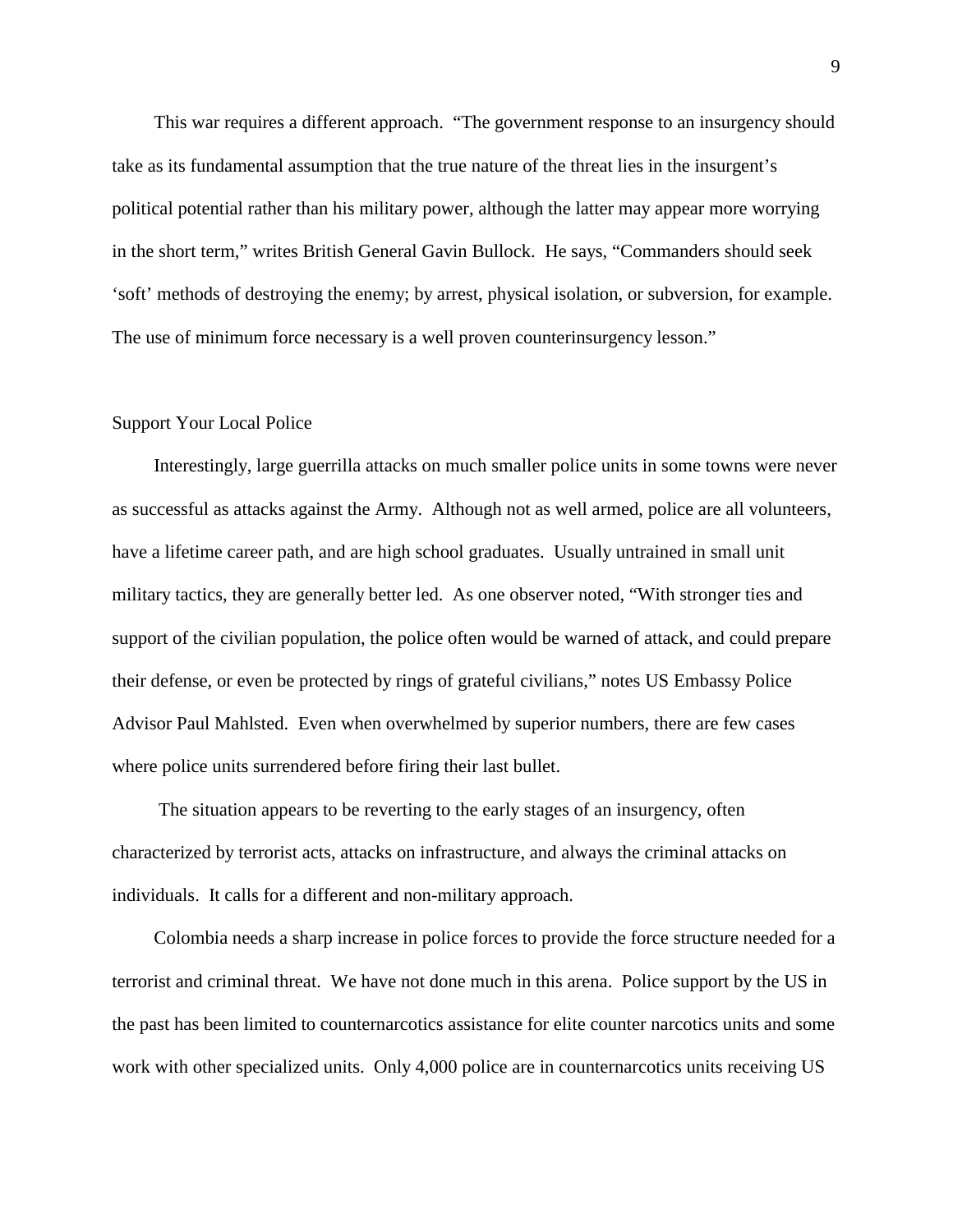support. The vast majority of police in the rural areas have received little assistance. Estimated US financial and training and equipment support in 2004 is dedicated half to the Army (\$158 million of which \$147 million alone is going to support US supplied helicopters), and half to the police (\$147 million). Of the police amount, \$120 million is dedicated to counternarcotics efforts, and \$13 million is for rebuilding secure rural police posts to allow police to return to 160 towns.

 Police are at least as undermanned as the military. Most of the 100,000-man police force is dedicates itself to other duties typical for normal police units in any country, even while simultaneously defending against guerrilla attacks and providing security to government officials. The government partially recognizes the problem. Police expect as much as a 25% increase in staff as part of the Uribe policy. That is probably not enough in a country with high general crime rates and the highest homicide rate in the world. The homicide rate for Colombia is .77 per 1000 citizens, compared to South Africa at number 2 with .5 per 1000, or the US, .05 per 1000.

 The national ratio of police to civilians is 2.22 to 1000 citizens. By comparison, this puts it a bit below average in a survey of 48 nations by the UN, virtually all of which do not have threats to civil security faced by Colombia. Hong Kong has 4.53 police officers per 1000 residents, as an example, and Portugal has 4.87. Countries with the same level of per capita income as Colombia, such as Thailand (3.46), South Africa (2.81) Slovakia (3.73), demonstrate that an increase in the Colombian police force of 50 to 100 percent is justifiable. This would still leave the total number of police (200,000) at below 4.5 per 1000.

 This essentially civilian effort would have more impact on the image of state weakness or strength than increasing the military. Sheer numbers are not the whole solution of course,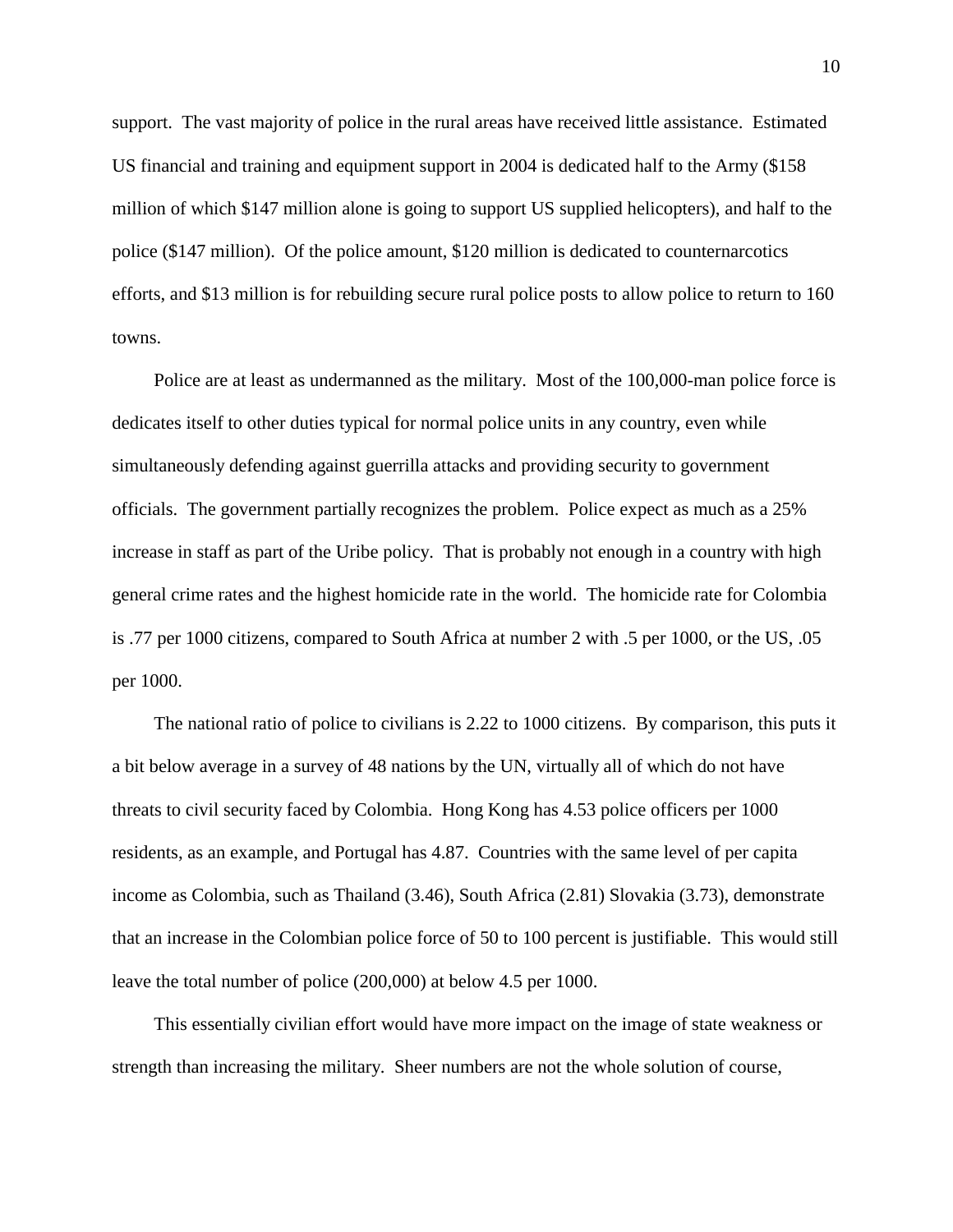training, equipping and supporting would be a continuing budget and quality control issue, but the average police unit certainly uses less equipment and spends more time in the field than the average military air mobile brigade. Colombian police are well-trained and modern in approach by Latin American standards, an observation implicitly supported by human rights activists, who, while they complain about individual rights violations by the police in Colombia, do not level the "wholesale" arguments that they focus on the military.

 There are several logical advantages to relying on police to carry more of the counterinsurgency load. Police units are more attuned to working with the community, and collecting intelligence directly from the community. Most military units remain more isolated by the very nature of their training and culture, as well as their fewer but larger bases outside of town. In addition, the public sees the average Colombian policeman as a more effective public servant. The policeman is supposed to be talking to the public as part of his position, making establishing contacts much easier. He (or she - female police officers are often a plus) is better accepted because he/she is a direct service provider – resolving local disputes, catching dogs, issuing documents, directing traffic, etc. This contact is the essence of counter-insurgency political work, if done well and respectfully by the officers. The police have a reputation for this; the Army will have to work to establish it.

 Reinforcing the police will serve several ends. Stronger and more numerous police units will deny access to the guerrillas in the areas where they work, providing the "clear and hold strategy" that is needed in a guerrilla war, following behind the Army in the most conflictive zones, but also entering and occupying the "reinforced police stations" that are part of the present expansion concept. At the same time, they provide a direct personal service to the citizens in those towns, the ability to control crime and enforce contracts, something lacking in many parts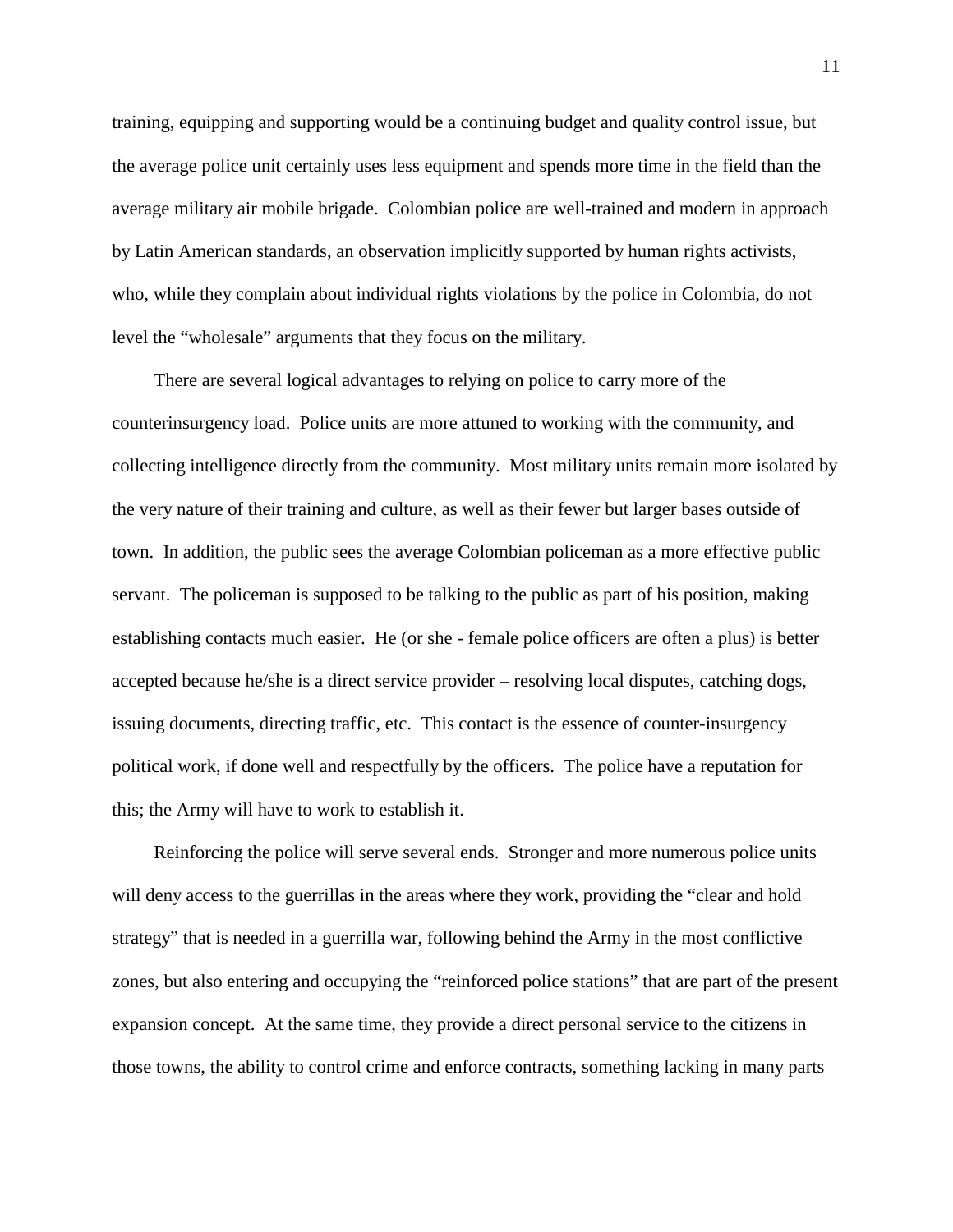of the "Wild West" areas of Colombia. (Hundreds of hamlets have never had police and want them.)

 It is not too early to start looking at the aftermath of victory – ensuring a better peace. Experience in Central America, Bosnia, Kosovo and Africa has shown that the follow-on to peace agreements is usually an upsurge in chaos and violent armed crime due to demobilization of both the guerrillas and the soldiers. If there is not a negotiated solution and a quick clean end, the war will wind down in a protracted manner, which means that the need for small local policetype forces will be even more necessary. Unlike the Army, when the war is over the police will still have an enlarged role to fill in society.

 This approach benefits the Colombian military also. The US military deployed in several countries (Bosnia, Kosovo) where an exit strategy had to be delayed while a respectable local civilian security force was constructed. We should help the Colombian military avoid doing tasks for which they did not train and are not equipped. This will avoid human rights scandals as well.

 Admittedly, this reorientation of emphasis from military to police deliberately ignores the strong arguments that greater economic assistance by the US and better social programs by the Colombian government builds credibility and support among the population. While true, development alone will not definitively squash the guerrillas.

 In the same way, justice sector reforms are important to overall victory as well – arrests not followed with convictions can lead to extra-judicial violence, and do not stop the guerrillas. However, to "fight" a low scale terrorist/criminal war you need a grassroots response that best comes from local law enforcement.